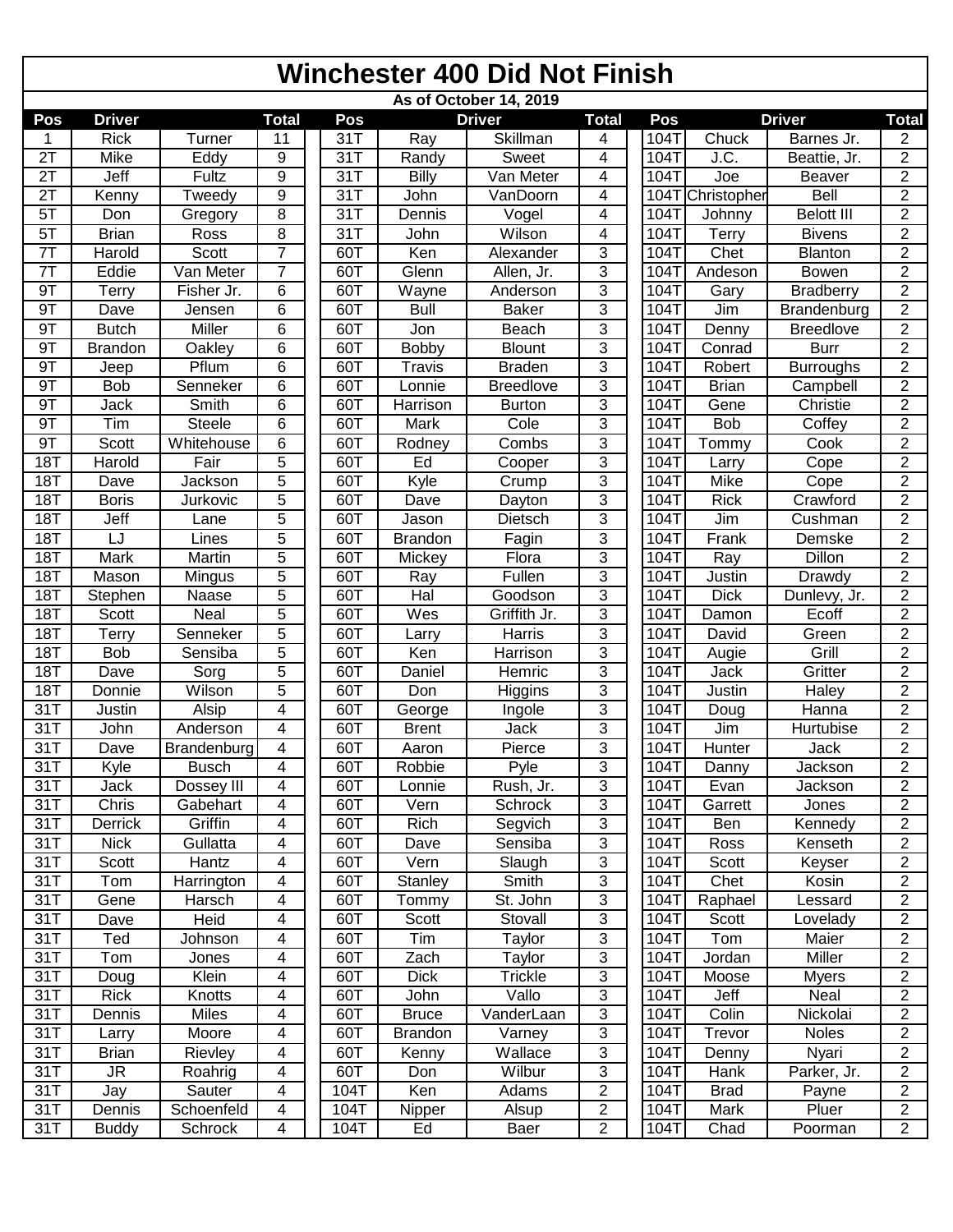## **Winchester 400 Did Not Finish**

|      | As of October 14, 2019 |                  |                |  |      |               |               |                |  |             |                    |                   |              |
|------|------------------------|------------------|----------------|--|------|---------------|---------------|----------------|--|-------------|--------------------|-------------------|--------------|
| Pos  | <b>Driver</b>          |                  | <b>Total</b>   |  | Pos  | <b>Driver</b> |               | <b>Total</b>   |  | Pos         | <b>Driver</b>      |                   | <b>Total</b> |
| 104T | Adam                   | Purdy            | 2              |  | 183T | Dan           | Christal      | 1              |  | 183T        | Kenny              | Hemphill          | 1            |
| 104T | Jody                   | Ridley           | 2              |  | 183T | Steven        | Christian     | 1              |  | 183T        | Ellis              | Herbert           | 1            |
| 104T | Tony                   | Ridner           | $\overline{2}$ |  | 183T | Josh          | Clemons       | 1              |  | 1831        | <b>Brandon</b>     | <b>Hermiller</b>  | 1            |
| 104T | Dave                   | Roahrig          | $\overline{2}$ |  | 183T | Mitch         | Cobb          | $\mathbf{1}$   |  | 183T        | Roger              | Herp              | 1            |
| 104T | Tyler                  | Roahrig          | $\overline{2}$ |  | 183T | <b>Buddy</b>  | Cole          | 1              |  | 183T        | Shorty             | <b>Hinshaw</b>    | 1            |
| 104T | Chuck                  | Roumell          | $\overline{2}$ |  | 183T | Don           | Collins       | 1              |  | 183T        | Carson             | Hocevar           | 1            |
| 104T | Neal                   | Sceva            | $\overline{2}$ |  | 183T | John          | Conklin       | 1              |  | <b>183T</b> | Ed                 | Hoffman           | 1            |
| 104T | Paul                   | Shafer Jr.       | $\overline{2}$ |  | 183T | Larry         | Conroy        | 1              |  | 183T        | <b>Bret</b>        | Holmes            | 1            |
| 104T | Jason                  | Shively          | $\overline{c}$ |  | 183T | James         | Cox           | 1              |  | <b>183T</b> | Hope               | Hornish           | 1            |
| 104T | John                   | Silverthorne     | $\overline{2}$ |  | 183T | Jaren         | Crabtree      | $\mathbf{1}$   |  | 183T        | Kurt               | Hough             | 1            |
| 104T | Dave                   | Simko            | $\overline{2}$ |  | 183T | Richard       | Craig         | 1              |  | <b>183T</b> | Steven             | Howard            | 1            |
| 104T | Carl                   | Smith            | $\overline{2}$ |  | 183T | Billy         | Crane         | $\mathbf{1}$   |  | 183T        | Chas               | Howe              | 1            |
| 104T | Marvin                 | Smith            | $\overline{2}$ |  | 183T | Kevin         | Cywinski      | 1              |  | 183T        | Ron                | <b>Hutcherson</b> | 1            |
| 104T | Art                    | Sommers          | $\overline{2}$ |  | 183T | Evert         | DeWitt        | 1              |  | <b>183T</b> | Tanner             | Jack              | 1            |
| 104T | Gary                   | St. Amant        | $\overline{2}$ |  | 183T | Mark          | Dismore, Jr.  | 1              |  | 183T        | <b>Bobby</b>       | Jacks             | 1            |
| 104T | Keith                  | Sterkowitz       | $\overline{2}$ |  | 183T | <b>Bobby</b>  | Dotter        | $\overline{1}$ |  | 183T        | <b>Bruce</b>       | <b>Jeffers</b>    | 1            |
| 104T | <b>Bob</b>             | Strait           | $\overline{2}$ |  | 183T | Tristian      | <b>Dupuis</b> | 1              |  | <b>183T</b> | Don                | Johnson           |              |
| 104T | <b>Rick</b>            | Tomasik          | $\overline{c}$ |  | 183T | Kevin         | Eggert        | 1              |  | 183T        | Mark               | Johnson           | 1            |
| 104T | <b>Russ</b>            | Tuttle           | $\overline{c}$ |  | 183T | Scott         | Eggman        | 1              |  | 183T        | $\overline{Cl}$ ay | Jones             | 1            |
| 104T | <b>Russ</b>            | Urlin            | $\overline{2}$ |  | 183T | Don           | Ely           | 1              |  | 183T        | Erik               | Jones             | 1            |
| 104T | Ed                     | VanderLaan       | $\overline{c}$ |  | 183T | Wayne         | Emberson      | 1              |  | 183T        | Allen              | Karnes            |              |
| 104T | Lennie                 | Waldo            | $\overline{2}$ |  | 183T | Rowdie        | Embry         | 1              |  | 183T        | Joel               | Kauffman          | 1            |
| 104T | Chris                  | Wimmer           | $\overline{2}$ |  | 183T | Ed            | Evans         | 1              |  | 183T        | Don                | Keevin            |              |
| 183T | Roy                    | Aitchison        | 1              |  | 183T | Kody          | Evans         | 1              |  | 183T        | Pat                | Kelly             | 1            |
| 183T | <b>Bobby</b>           | Allison          | 1              |  | 183T | Jeff          | Faber         | 1              |  | <b>183T</b> | Scott              | Kilby             | 1            |
| 183T | Robert                 | Amos             | 1              |  | 183T | Terry         | Fisher        | 1              |  | <b>183T</b> | Tammy Jo           | Kirk              | 1            |
| 183T | Dalton                 | Armstrong        | 1              |  | 183T | Chris         | Flemming      | 1              |  | <b>183T</b> | Donny              | Klotz             | 1            |
| 183T | Wayne                  | Arnold           | 1              |  | 183T | Todd          | Forbes        | 1              |  | <b>183T</b> | Todd               | Kluever           | 1            |
| 183T | Hunter                 | <b>Baize</b>     | $\mathbf{1}$   |  | 183T | Larry         | Foyt          | 1              |  | 183T        | Chuck              | Knight            | 1            |
| 183T | Terry                  | <b>Baldry</b>    | 1              |  | 183T | Mike          | Fritts        | 1              |  | <b>183T</b> | Alan               | Kulwicki          | 1            |
| 183T | Gary                   | <b>Balough</b>   | 1              |  | 183T | <b>Bubba</b>  | Gale          | 1              |  | 1831        | Michael<br>J.      | Kurkowski         | 1            |
| 183T | <b>Dick</b>            | <b>Barker</b>    | 1              |  | 183T | Will          | Gallaher      | 1              |  | <b>183T</b> | Mark               | Lambert           | 1            |
| 183T | Ray                    | Barnard          | 1              |  | 183T | Keith         | Gardner       | 1              |  | 183T        | Mark               | Lamoreaux         | 1            |
| 183T | Chuck                  | Barnes, Sr.      | 1              |  | 183T | <b>Rich</b>   | Gardner       | 1              |  | 183T        | Martin             | Latulippe         | 1            |
| 183T | Ronnie                 | <b>Bates</b>     | $\mathbf{1}$   |  | 183T | Mike          | Garvey        | 1              |  | 183T        | <b>Nick</b>        | Lay               | $\mathbf 1$  |
| 183T | Johnny                 | Benson, Jr.      | 1              |  | 183T | Mark          | Gerke         | 1              |  | 183T        | Dan                | Leeck             | 1            |
| 183T | Trevor                 | <b>Berry</b>     | 1              |  | 183T | Peter         | Gibbons       | 1              |  | 183T        | Lennie             | LeGrande          | 1            |
| 183T | Bill                   | <b>Bielby</b>    | 1              |  | 183T | Derrick       | Gilchrist     | 1              |  | 183T        | Dave               | Lewis             | 1            |
| 183T | Billy                  | Bigley, Jr.      | 1              |  | 183T | <b>Bobby</b>  | Gill          | 1              |  | 183T        | Johanna            | Long              | 1            |
| 183T | Chad                   | <b>Bland</b>     | 1              |  | 183T | Dave          | Goldsberry    | 1              |  | 183T        | Ken                | Lund              | 1            |
| 183T | Mike                   | <b>Bontreger</b> | $\mathbf{1}$   |  | 183T | Jeff          | Gordon        | 1              |  | 183T        | Joe                | Manning           | 1            |
| 183T | <b>Bobby</b>           | <b>Bowsher</b>   | 1              |  | 183T | Larry         | Gorman        | 1              |  | 183T        | LaMarr             | Marshall          |              |
| 183T | Jimmy                  | <b>Britts</b>    | 1              |  | 183T | <b>Bruce</b>  | Gould         | 1              |  | 183T        | Don                | Martin            | 1            |
| 183T | Larry                  | <b>Brooks</b>    | 1              |  | 183T | Matt          | Hagans        | 1              |  | 183T        | John               | Martin            | 1            |
| 183T | Clyde                  | <b>Brown</b>     | 1              |  | 183T | Shane         | Hall          | 1              |  | 183T        | <b>Billy</b>       | Marvel            | 1            |
| 183T | Mike                   | <b>Bryant</b>    | 1              |  | 183T | Josh          | Hamner        | 1              |  | 183T        | Royce              | Mason             | 1            |
| 183T | <b>Rick</b>            | <b>Bryant</b>    | 1              |  | 183T | Junior        | Hanley        | 1              |  | 183T        | Sean               | <b>Matthuis</b>   | 1            |
| 183T | Eldon                  | <b>Byler</b>     | 1              |  | 183T | Charlie       | Hanna         | 1              |  | 183T        | Robert             | Maynor            | 1            |
| 183T | William                | <b>Byron</b>     | 1              |  | 183T | Scott         | Hanson        | 1              |  | 183T        | Mack               | McClellan         | 1            |
| 183T | Nate                   | Caruth           | 1              |  | 183T | Ron           | Hayes         | 1              |  | 183T        | DeWaine            | McGunegill        | 1            |
| 183T | Terry                  | Cater            | 1              |  | 183T | John          | Heck          | 1              |  | 183T        | Jay                | Middleton         | 1            |
| 183T | Jeff                   | Choquette        | 1              |  | 183T | Corey         | Heim          | 1              |  | 183T        | <b>Bret</b>        | Miles             | 1            |
|      |                        |                  |                |  |      |               |               |                |  |             |                    |                   |              |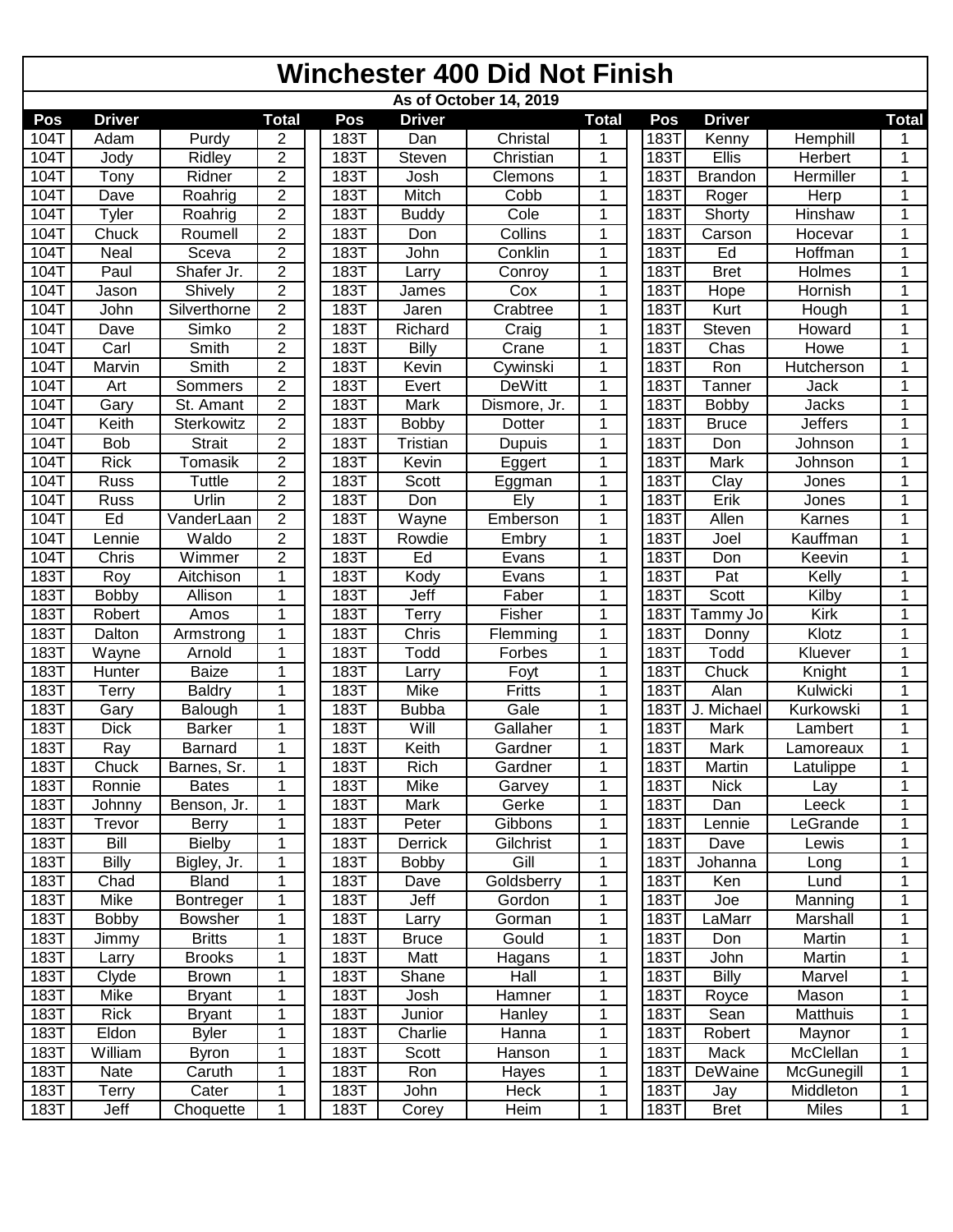|      | <b>Winchester 400 Did Not Finish</b> |                 |                |      |               |                        |              |      |                  |                 |              |  |
|------|--------------------------------------|-----------------|----------------|------|---------------|------------------------|--------------|------|------------------|-----------------|--------------|--|
|      |                                      |                 |                |      |               | As of October 14, 2019 |              |      |                  |                 |              |  |
| Pos  | <b>Driver</b>                        |                 | <b>Total</b>   | Pos  | <b>Driver</b> |                        | <b>Total</b> | Pos  | <b>Driver</b>    |                 | <b>Total</b> |  |
| 183T | Mike                                 | Miller          |                | 183T | <b>Brett</b>  | Robinson               | 1            | 183T | Kent             | <b>Stauffer</b> | 1            |  |
| 183T | Jerry                                | Mitchell        | $\overline{1}$ | 183T | Todd          | Robinson               | $\mathbf{1}$ | 183T | Doug             | <b>Stevens</b>  | $\mathbf{1}$ |  |
| 183T | Don                                  | Moon            | 1              | 183T | Clay          | Rogers                 | $\mathbf{1}$ | 183T | <b>Buddy</b>     | <b>Stewart</b>  | 1            |  |
| 183T | Jack                                 | Moore           | 1              | 183T | Cole          | Rouse                  | 1            | 183T | David            | <b>Stremme</b>  | 1            |  |
| 183T | David                                | Moyer           | 1              | 183T | Jerry         | Russell                | 1            | 183T | Dakota           | Stroup          | 1            |  |
| 183T | Bobby                                | Murany          | 1              | 183T | Kenzie        | Ruston                 | 1            | 183T | Sean             | <b>Studer</b>   | 1            |  |
| 183T | Jay                                  | <b>Niewiek</b>  | 1              | 183T | Joe           | Ruttman                | 1            | 183T | Scott            | Sutherland      | 1            |  |
| 183T | Bill                                 | Noel            | 1              | 183T | Dalton        | Sargeant               | 1            | 183T | Troy             | <b>Sweet</b>    | 1            |  |
| 183T | Rex                                  | Norris, Jr.     | 1              | 183T | Jim           | Sauter                 | 1            | 183T | Gil              | Tarbutton       | 1            |  |
| 183T | Tyler                                | <b>Nuckles</b>  | 1              | 183T | Pat           | Schauer                | $\mathbf{1}$ | 183T | <b>Bobby</b>     | Taylor          | 1            |  |
| 183T | <b>Brett</b>                         | <b>Oakley</b>   | 1              | 183T | Don           | Schoenfeld             | $\mathbf{1}$ | 183T | Austin           | Theriault       | 1            |  |
| 183T | Todd                                 | Oliver          | 1              | 183T | Davin         | <b>Scites</b>          | $\mathbf{1}$ | 183T | <b>Bobby</b>     | Tinkham         | $\mathbf{1}$ |  |
| 183T | John                                 | Olson           | 1              | 183T | <b>Brian</b>  | Scott                  | $\mathbf 1$  | 183T | <b>Dominique</b> | Van Wieringen   | $\mathbf{1}$ |  |
| 183T | Keith                                | <b>Ousley</b>   | 1              | 183T | Jack          | Shanklin               | 1            | 183T | Roland           | VanArsdale      | 1            |  |
| 183T | Spanks                               | Overbeck        | 1              | 183T | <b>Billy</b>  | Shotko                 | $\mathbf{1}$ | 183T | <b>Bob</b>       | Varney          | $\mathbf{1}$ |  |
| 183T | Jeremy                               | Pate            | 1              | 183T | <b>Bob</b>    | Sibilia                | 1            | 183T | Scot             | Walters         | 1            |  |
| 183T | Preston                              | Peltier         | 1              | 183T | <b>Rick</b>   | Sibilia                | 1            | 183T | <b>Brandon</b>   | Watson          | 1            |  |
| 183T | Tim                                  | <b>Phillips</b> | 1              | 183T | Tim           | Sibilia                | 1            | 183T | Ned              | Webb            | 1            |  |
| 183T | Andy                                 | Ponstein        | 1              | 183T | Michael       | Simko                  | 1            | 183T | Paul             | Weisner         | 1            |  |
| 183T | Toby                                 | Porter          | 1              | 183T | Kenny         | Simpson                | 1            | 183T | Ben              | Welch           | $\mathbf{1}$ |  |
| 183T | Tommy                                | Porter, Jr.     | 1              | 183T | Jigger        | Sirois                 | 1            | 183T | Keith            | White           | $\mathbf{1}$ |  |
| 183T | Chase                                | Purdy           | 1              | 183T | Jerry         | Sisco                  | 1            | 183T | Gary             | Williams        | 1            |  |
| 183T | Freddie                              | Query           | 1              | 183T | Darrell       | Skaggs                 | 1            | 183T | Greg             | Williams        | 1            |  |
| 183T | Larry                                | Raines          | 1              | 183T | Regan         | Smith                  | 1            | 183T | Joe              | Williamson      | 1            |  |
| 183T | Tony                                 | Raines          | $\mathbf 1$    | 183T | Dean          | South                  | $\mathbf 1$  | 183T | Dave             | Wilson          | 1            |  |
| 183T | TJ                                   | Reaid           | $\mathbf 1$    | 183T | Craig         | Spetman                | $\mathbf{1}$ | 183T | <b>Scott</b>     | Wolfe           | $\mathbf{1}$ |  |
| 183T | Bill                                 | Reed            | 1              | 183T | Jack          | Sprague                | 1            | 183T | Chad             | Wood            | $\mathbf{1}$ |  |
| 183T | Tom                                  | Reffner         | $\mathbf 1$    | 183T | Kenny         | St. John               | 1            | 183T | Jerry            | Wood            | $\mathbf{1}$ |  |
| 183T | <b>Bryan</b>                         | Rellner         | 1              | 183T | Mike          | <b>Stacy</b>           | 1            | 183T | Bill             | Wyrick          | 1            |  |
| 183T | David                                | Reutimann       | 1              | 183T | Zach          | <b>Stacy</b>           | 1            | 183T | Johnny           | Ziegler         | $\mathbf{1}$ |  |
| 183T | <b>Rick</b>                          | Rhonemus        | 1              |      |               |                        |              |      |                  |                 |              |  |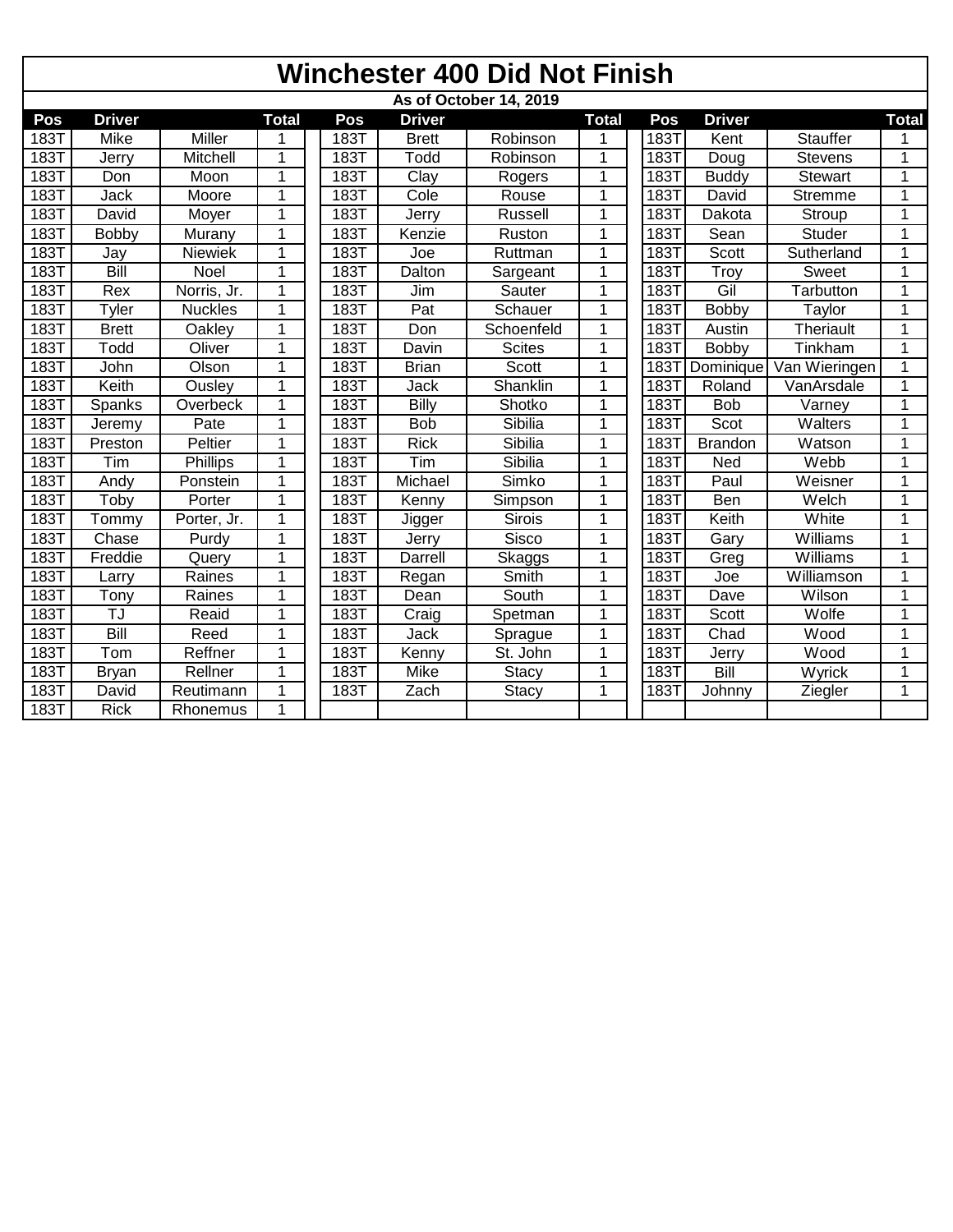|      | <b>Winchester 400 Did Not Finish</b> |                   |                |  |      |                 |                           |                         |  |             |                |               |                         |
|------|--------------------------------------|-------------------|----------------|--|------|-----------------|---------------------------|-------------------------|--|-------------|----------------|---------------|-------------------------|
|      |                                      |                   |                |  |      |                 | As of October 14, 2019    |                         |  |             |                |               |                         |
|      |                                      |                   |                |  |      |                 | <b>Alphabetical Order</b> |                         |  |             |                |               |                         |
| Pos  |                                      | <b>Driver</b>     | <b>Total</b>   |  | Pos  |                 | <b>Driver</b>             | <b>Total</b>            |  | Pos         |                | <b>Driver</b> | <b>Total</b>            |
| 104T | Ken                                  | Adams             | 2              |  | 31T  | Kyle            | <b>Busch</b>              | 4                       |  | 60T         | <b>Brandon</b> | Fagin         | 3                       |
| 183T | Roy                                  | Aitchison         | 1              |  | 183T | Eldon           | <b>Byler</b>              | 1                       |  | <b>18T</b>  | Harold         | Fair          | $\overline{5}$          |
| 60T  | Ken                                  | Alexander         | 3              |  | 183T | William         | Byron                     | $\mathbf{1}$            |  | 183T        | Terry          | Fisher        | 1                       |
| 60T  | Glenn                                | Allen, Jr.        | 3              |  | 104T | <b>Brian</b>    | Campbell                  | $\overline{2}$          |  | 9T          | Terry          | Fisher Jr.    | 6                       |
| 183T | <b>Bobby</b>                         | Allison           | 1              |  | 183T | Nate            | Caruth                    | 1                       |  | 183T        | Chris          | Flemming      | $\mathbf{1}$            |
| 31T  | Justin                               | Alsip             | 4              |  | 183T | Terry           | Cater                     | $\mathbf{1}$            |  | 60T         | Mickey         | Flora         | $\overline{3}$          |
| 104T | Nipper                               | Alsup             | $\overline{2}$ |  | 183T | Jeff            | Choquette                 | 1                       |  | 183T        | Todd           | Forbes        | 1                       |
| 183T | Robert                               | Amos              | 1              |  | 183T | Dan             | Christal                  | $\mathbf{1}$            |  | 1837        | Larry          | Foyt          | 1                       |
| 31T  | John                                 | Anderson          | 4              |  | 183T | Steven          | Christian                 | $\mathbf{1}$            |  | 183T        | Mike           | Fritts        | 1                       |
| 60T  | Wayne                                | Anderson          | 3              |  | 104T | Gene            | Christie                  | $\overline{2}$          |  | 60T         | Ray            | Fullen        | 3                       |
| 183T | Dalton                               | Armstrong         | 1              |  | 183T | Josh            | Clemons                   | 1                       |  | 2T          | Jeff           | Fultz         | 9                       |
| 183T | Wayne                                | Arnold            | 1              |  | 183T | Mitch           | Cobb                      | $\overline{1}$          |  | 31T         | Chris          | Gabehart      | 4                       |
| 104T | Ed                                   | Baer              | $\overline{2}$ |  | 104T | <b>Bob</b>      | Coffey                    | $\overline{2}$          |  | 183T        | <b>Bubba</b>   | Gale          | 1                       |
| 183T | Hunter                               | <b>Baize</b>      | 1              |  | 183T | <b>Buddy</b>    | Cole                      | $\mathbf{1}$            |  | <b>183T</b> | Will           | Gallaher      | 1                       |
| 60T  | <b>Bull</b>                          | <b>Baker</b>      | 3              |  | 60T  | Mark            | Cole                      | 3                       |  | 183T        | Keith          | Gardner       |                         |
| 183T | Terry                                | <b>Baldry</b>     | 1              |  | 183T | Don             | Collins                   | $\mathbf{1}$            |  | 183T        | Rich           | Gardner       | 1                       |
| 183T | Gary                                 | Balough           | 1              |  | 60T  | Rodney          | Combs                     | 3                       |  | 183T        | Mike           | Garvey        | 1                       |
| 183T | <b>Dick</b>                          | <b>Barker</b>     | 1              |  | 183T | John            | Conklin                   | $\mathbf{1}$            |  | 183T        | Mark           | Gerke         | 1                       |
| 183T | Ray                                  | Barnard           | 1              |  | 183T | Larry           | Conroy                    | 1                       |  | 183T        | Peter          | Gibbons       | 1                       |
| 104T | Chuck                                | Barnes Jr.        | $\overline{2}$ |  | 104T | Tommy           | Cook                      | $\overline{2}$          |  | 183T        | Derrick        | Gilchrist     | 1                       |
| 183T | Chuck                                | Barnes, Sr.       | 1              |  | 60T  | Ed              | Cooper                    | 3                       |  | 183T        | Bobby          | Gill          | 1                       |
| 183T | Ronnie                               | <b>Bates</b>      | 1              |  | 104T | Larry           | Cope                      | 2                       |  | 183T        | Dave           | Goldsberry    | 1                       |
| 60T  | Jon                                  | Beach             | 3              |  | 104T | Mike            | Cope                      | 2                       |  | 60T         | Hal            | Goodson       | 3                       |
| 104T | J.C.                                 | Beattie, Jr.      | $\overline{2}$ |  | 183T | James           | Cox                       | 1                       |  | <b>183T</b> | Jeff           | Gordon        | 1                       |
| 104T | Joe                                  | Beaver            | $\overline{2}$ |  | 183T | Jaren           | Crabtree                  | $\mathbf{1}$            |  | 183T        | Larry          | Gorman        | 1                       |
| 104T | Christopher                          | Bell              | $\overline{2}$ |  | 183T | Richard         | Craig                     | 1                       |  | 183T        | <b>Bruce</b>   | Gould         | 1                       |
| 104T | Johnny                               | <b>Belott III</b> | $\overline{2}$ |  | 183T | <b>Billy</b>    | Crane                     | $\mathbf{1}$            |  | 104T        | David          | Green         | $\overline{2}$          |
| 183T | Johnny                               | Benson, Jr.       | 1              |  | 104T | <b>Rick</b>     | Crawford                  | $\overline{c}$          |  | 5T          | Don            | Gregory       | 8                       |
| 183T | Trevor                               | <b>Berry</b>      | 1              |  | 60T  | Kyle            | Crump                     | 3                       |  | 31T         | Derrick        | Griffin       | 4                       |
| 183T | <b>Bill</b>                          | <b>Bielby</b>     | 1              |  | 104T | Jim             | Cushman                   | $\overline{2}$          |  | 60T         | Wes            | Griffith Jr.  | $\overline{3}$          |
| 183T | <b>Billy</b>                         | Bigley, Jr.       | 1              |  | 183T | Kevin           | Cywinski                  | 1                       |  | 104T        | Augie          | Grill         | $\overline{2}$          |
| 104T | Terry                                | <b>Bivens</b>     | $\overline{2}$ |  | 60T  | Dave            | Dayton                    | $\overline{3}$          |  | 104T        | <b>Jack</b>    | Gritter       | $\overline{2}$          |
| 183T | Chad                                 | <b>Bland</b>      | 1              |  | 104T | Frank           | Demske                    | $\overline{2}$          |  | 31T         | <b>Nick</b>    | Gullatta      | 4                       |
| 104T | Chet                                 | Blanton           | $\overline{2}$ |  | 183T | Evert           | <b>DeWitt</b>             | 1                       |  | 183T        | Matt           | Hagans        | 1                       |
| 60T  | <b>Bobby</b>                         | <b>Blount</b>     | 3              |  | 60T  | Jason           | Dietsch                   | 3                       |  | 104T        | Justin         | Haley         | $\overline{2}$          |
| 183T | Mike                                 | Bontreger         | 1              |  | 104T | Ray             | Dillon                    | $\overline{\mathbf{c}}$ |  | 183T        | Shane          | Hall          | 1                       |
| 104T | Andeson                              | Bowen             | $\overline{c}$ |  | 183T | Mark            | Dismore, Jr.              | 1                       |  | 183T        | Josh           | Hamner        | 1                       |
| 183T | <b>Bobby</b>                         | <b>Bowsher</b>    | 1              |  | 31T  | Jack            | Dossey III                | 4                       |  | 183T        | Junior         | Hanley        | 1                       |
| 104T | Gary                                 | <b>Bradberry</b>  | $\overline{c}$ |  | 183T | <b>Bobby</b>    | Dotter                    | 1                       |  | 183T        | Charlie        | Hanna         | 1                       |
| 60T  | Travis                               | <b>Braden</b>     | 3              |  | 104T | Justin          | Drawdy                    | $\mathbf{2}$            |  | 104T        | Doug           | Hanna         | 2                       |
| 31T  | Dave                                 | Brandenburg       | 4              |  | 104T | <b>Dick</b>     | Dunlevy, Jr.              | $\mathbf{2}$            |  | 183T        | Scott          | Hanson        | 1                       |
|      | Jim                                  |                   | $\sqrt{2}$     |  |      |                 |                           |                         |  |             | Scott          |               |                         |
| 104T |                                      | Brandenburg       |                |  | 183T | <b>Tristian</b> | <b>Dupuis</b>             | 1                       |  | 31T         |                | Hantz         | $\overline{4}$          |
| 104T | Denny                                | <b>Breedlove</b>  | $\overline{2}$ |  | 104T | Damon           | Ecoff                     | 2                       |  | 31T         | Tom            | Harrington    | $\overline{\mathbf{4}}$ |
| 60T  | Lonnie                               | <b>Breedlove</b>  | 3              |  | 2T   | Mike            | Eddy                      | 9                       |  | 60T         | Larry          | Harris        | 3                       |
| 183T | Jimmy                                | <b>Britts</b>     | 1              |  | 183T | Kevin           | Eggert                    | 1                       |  | 60T         | Ken            | Harrison      | $\overline{3}$          |
| 183T | Larry                                | <b>Brooks</b>     | 1              |  | 183T | Scott           | Eggman                    | 1                       |  | 31T         | Gene           | Harsch        | $\overline{4}$          |
| 183T | Clyde                                | <b>Brown</b>      | 1              |  | 183T | Don             | Ely                       | 1                       |  | 183T        | Ron            | Hayes         | 1                       |
| 183T | Mike                                 | <b>Bryant</b>     | 1              |  | 183T | Wayne           | Emberson                  | 1                       |  | 183T        | John           | Heck          | 1                       |
| 183T | <b>Rick</b>                          | <b>Bryant</b>     | 1              |  | 183T | Rowdie          | Embry                     | 1                       |  | 31T         | Dave           | Heid          | $\overline{4}$          |
| 104T | Conrad                               | <b>Burr</b>       | $\overline{2}$ |  | 183T | Ed              | Evans                     | 1                       |  | 183T        | Corey          | Heim          | 1                       |
| 104T | Robert                               | <b>Burroughs</b>  | $\overline{c}$ |  | 183T | Kody            | Evans                     | 1                       |  | 183T        | Kenny          | Hemphill      | 1                       |
| 60T  | Harrison                             | <b>Burton</b>     | $\overline{3}$ |  | 183T | Jeff            | Faber                     | 1                       |  | 60T         | Daniel         | Hemric        | $\overline{3}$          |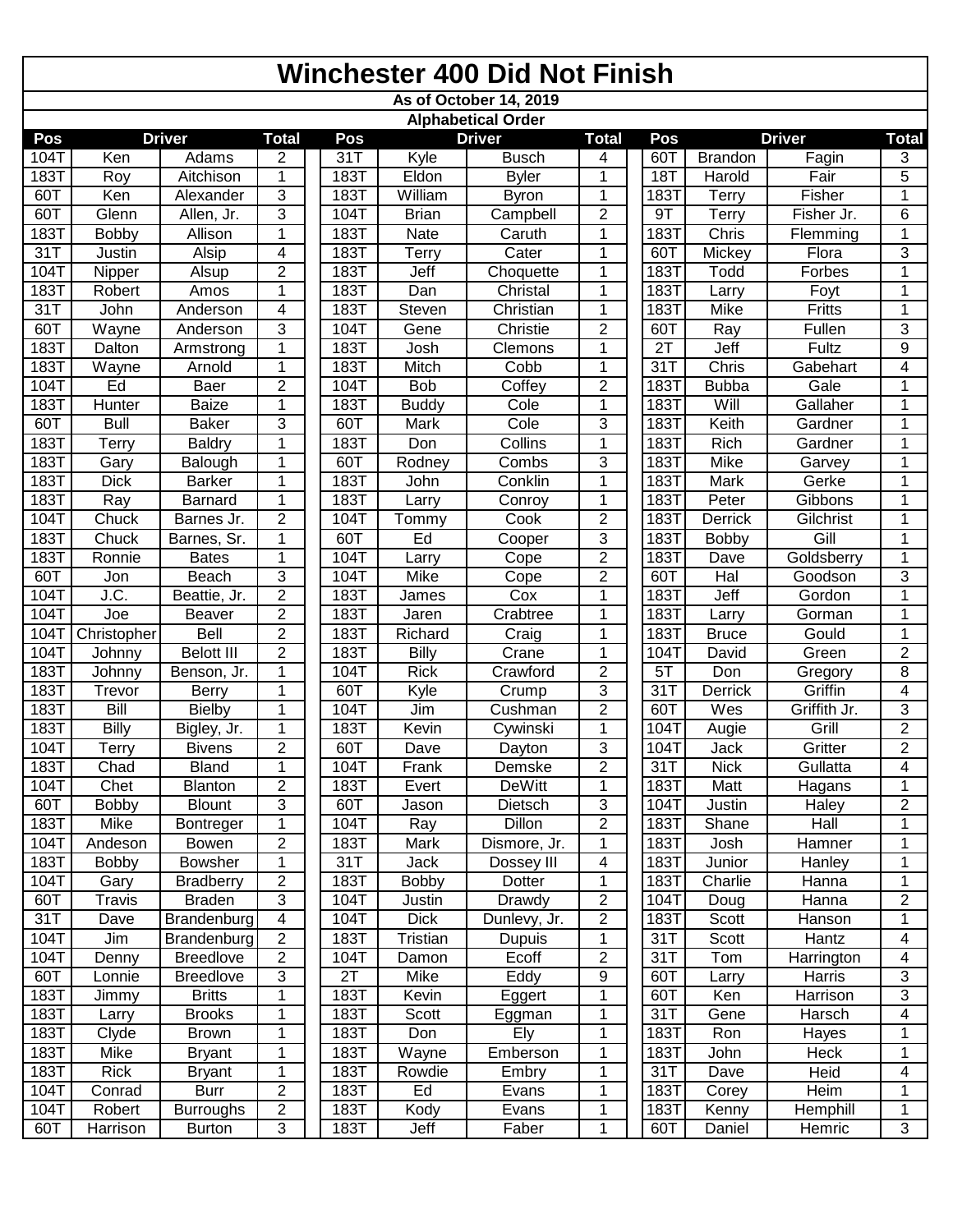|              | <b>Winchester 400 Did Not Finish</b> |                       |                |  |              |                |                           |                     |  |              |                                   |                |                |
|--------------|--------------------------------------|-----------------------|----------------|--|--------------|----------------|---------------------------|---------------------|--|--------------|-----------------------------------|----------------|----------------|
|              |                                      |                       |                |  |              |                | As of October 14, 2019    |                     |  |              |                                   |                |                |
|              |                                      |                       |                |  |              |                | <b>Alphabetical Order</b> |                     |  |              |                                   |                |                |
| Pos          |                                      | <b>Driver</b>         | <b>Total</b>   |  | Pos          |                | <b>Driver</b>             | <b>Total</b>        |  | Pos          |                                   | <b>Driver</b>  | <b>Total</b>   |
| 183T         | Ellis                                | <b>Herbert</b>        | 1              |  | 183T         | <b>Nick</b>    | Lay                       | 1                   |  | 104T         | <b>Brad</b>                       | Payne          | 2              |
| 183T         | <b>Brandon</b>                       | Hermiller             | 1              |  | 183T         | Dan            | Leeck                     | 1                   |  | 183T         | Preston                           | Peltier        | 1              |
| 183T         | Roger                                | Herp                  | 1              |  | 183T         | Lennie         | LeGrande                  | 1                   |  | 9T           | Jeep                              | Pflum          | 6              |
| 60T          | Don                                  | <b>Higgins</b>        | 3              |  | 104T         | Raphael        | Lessard                   | $\overline{2}$      |  | 183T         | Tim                               | Phillips       | 1              |
| 183T         | Shorty                               | <b>Hinshaw</b>        | 1              |  | 183T         | Dave           | Lewis                     | 1                   |  | 60T          | Aaron                             | Pierce         | 3              |
| 183T         | Carson                               | Hocevar               | 1              |  | <b>18T</b>   | LJ             | Lines                     | 5                   |  | 104T         | Mark                              | Pluer          | $\overline{2}$ |
| 183T         | Ed                                   | Hoffman               | 1              |  | 183T         | Johanna        | Long                      | 1                   |  | <b>183T</b>  | Andy                              | Ponstein       |                |
| 183T         | <b>Bret</b>                          | <b>Holmes</b>         | 1              |  | 104T         | <b>Scott</b>   | Lovelady                  | $\overline{2}$      |  | 104T         | Chad                              | Poorman        | $\overline{2}$ |
| 183T<br>183T | Hope<br>Kurt                         | Hornish               | 1<br>1         |  | 183T<br>104T | Ken            | Lund<br>Maier             | 1<br>$\overline{2}$ |  | 183T<br>183T | Toby                              | Porter         | 1<br>1         |
| 183T         | Steven                               | Hough                 |                |  | 183T         | Tom            |                           |                     |  | 104T         | Tommy<br>Adam                     | Porter, Jr.    | $\overline{2}$ |
| 183T         | Chas                                 | Howard<br><b>Howe</b> | 1<br>1         |  | 183T         | Joe<br>LaMarr  | Manning<br>Marshall       | 1<br>1              |  | 183T         | Chase                             | Purdy<br>Purdy | 1              |
| 104T         | Jim                                  | Hurtubise             | $\overline{2}$ |  | 183T         | Don            | Martin                    | 1                   |  | 60T          | Robbie                            | Pyle           | $\overline{3}$ |
| 183T         | Ron                                  | Hutcherson            | 1              |  | 183T         | John           | Martin                    | 1                   |  | <b>183T</b>  | Freddie                           | Query          |                |
| 60T          | George                               | Ingole                | 3              |  | 18T          | Mark           | Martin                    | $\overline{5}$      |  | <b>183T</b>  | Larry                             | Raines         | 1              |
| 104T         | Hunter                               | Jack                  | $\overline{2}$ |  | 183T         | <b>Billy</b>   | Marvel                    | $\overline{1}$      |  | <b>183T</b>  | Tony                              | Raines         | 1              |
| 60T          | <b>Brent</b>                         | Jack                  | 3              |  | 183T         | Royce          | Mason                     | 1                   |  | 183T         | TJ                                | Reaid          | 1              |
| 183T         | Tanner                               | Jack                  | 1              |  | 183T         | Sean           | Matthuis                  | 1                   |  | 183T         | Bill                              | Reed           | 1              |
| 183T         | Bobby                                | Jacks                 | 1              |  | 183T         | Robert         | Maynor                    | 1                   |  | 183T         | Tom                               | Reffner        |                |
| 104T         | Danny                                | Jackson               | $\overline{2}$ |  | 183T         | Mack           | McClellan                 | 1                   |  | <b>183T</b>  | <b>Bryan</b>                      | Rellner        |                |
| <b>18T</b>   | Dave                                 | Jackson               | 5              |  | 183T         | DeWaine        | McGunegill                | 1                   |  | 183T         | David                             | Reutimann      |                |
| 104T         | Evan                                 | Jackson               | $\overline{2}$ |  | 183T         | Jay            | Middleton                 | 1                   |  | 183T         | <b>Rick</b>                       | Rhonemus       | 1              |
| 183T         | <b>Bruce</b>                         | <b>Jeffers</b>        | 1              |  | 183T         | <b>Bret</b>    | <b>Miles</b>              | 1                   |  | 104T         | Jody                              | Ridley         | $\overline{2}$ |
| 9T           | Dave                                 | Jensen                | 6              |  | 31T          | Dennis         | <b>Miles</b>              | 4                   |  | 104T         | Tony                              | Ridner         | $\overline{2}$ |
| 183T         | Don                                  | Johnson               | 1              |  | 9T           | <b>Butch</b>   | Miller                    | 6                   |  | 31T          | <b>Brian</b>                      | Rievley        | 4              |
| 183T         | <b>Mark</b>                          | Johnson               | 1              |  | 104T         | Jordan         | Miller                    | $\overline{2}$      |  | 104T         | Dave                              | Roahrig        | $\overline{2}$ |
| 31T          | Ted                                  | Johnson               | 4              |  | 183T         | Mike           | Miller                    | 1                   |  | 31T          | $\overline{\mathsf{J}\mathsf{R}}$ | Roahrig        | 4              |
| 183T         | Clay                                 | Jones                 | 1              |  | <b>18T</b>   | Mason          | Mingus                    | 5                   |  | 104T         | Tyler                             | Roahrig        | $\overline{2}$ |
| 183T         | Erik                                 | Jones                 | 1              |  | 183T         | Jerry          | Mitchell                  | 1                   |  | 183T         | <b>Brett</b>                      | Robinson       | 1              |
| 104T         | Garrett                              | Jones                 | $\overline{2}$ |  | 183T         | Don            | Moon                      | 1                   |  | 183T         | Todd                              | Robinson       | 1              |
| 31T          | Tom                                  | Jones                 | 4              |  | 183T         | Jack           | Moore                     | 1                   |  | 183T         | Clay                              | Rogers         | 1              |
| 18T          | <b>Boris</b>                         | Jurkovic              | 5              |  | 31T          | Larry          | Moore                     | 4                   |  | 5T           | <b>Brian</b>                      | Ross           | 8              |
| 183T         | Allen                                | Karnes                | 1              |  | 183T         | David          | Moyer                     | 1                   |  | 104T         | Chuck                             | Roumell        | 2              |
| 183T         | Joel                                 | Kauffman              | 1              |  | 183T         | <b>Bobby</b>   | Murany                    | 1                   |  | 183T         | Cole                              | Rouse          | 1              |
| 183T         | Don                                  | Keevin                | 1              |  | 104T         | Moose          | <b>Myers</b>              | $\overline{2}$      |  | 60T          | Lonnie                            | Rush, Jr.      | 3              |
| 183T         | Pat                                  | Kelly                 | 1              |  | <b>18T</b>   | Stephen        | Naase                     | 5                   |  | 183T         | Jerry                             | Russell        |                |
| 104T         | Ben                                  | Kennedy               | $\overline{2}$ |  | 104T         | Jeff           | Neal                      | $\overline{c}$      |  | 183T         | Kenzie                            | Ruston         |                |
| 104T         | Ross                                 | Kenseth               | $\overline{2}$ |  | <b>18T</b>   | Scott          | Neal                      | $\overline{5}$      |  | 183T         | Joe                               | Ruttman        |                |
| 104T         | Scott                                | Keyser                | $\overline{2}$ |  | 104T         | Colin          | Nickolai                  | $\overline{2}$      |  | 183T         | Dalton                            | Sargeant       | 1              |
| 183T         | Scott                                | Kilby                 | 1              |  | 183T         | Jay            | Niewiek                   | 1                   |  | 31T          | Jay                               | Sauter         | 4              |
| 183T         | Tammy Jo                             | Kirk                  | 1              |  | 183T         | <b>Bill</b>    | Noel                      | $\mathbf{1}$        |  | 183T         | Jim                               | Sauter         |                |
| 31T          | Doug                                 | Klein                 | 4              |  | 104T         | Trevor         | Noles                     | $\overline{2}$      |  | 104T         | Neal                              | Sceva          | $\overline{2}$ |
| 183T         | Donny                                | Klotz                 | 1              |  | 183T         | Rex            | Norris, Jr.               | 1                   |  | 183T         | Pat                               | Schauer        | 1              |
| 183T         | Todd                                 | Kluever               | 1              |  | 183T         | Tyler          | <b>Nuckles</b>            | 1                   |  | 31T          | Dennis                            | Schoenfeld     | 4              |
| 183T         | Chuck                                | Knight                | 1              |  | 104T         | Denny          | Nyari                     | $\overline{c}$      |  | 183T         | Don                               | Schoenfeld     |                |
| 31T          | <b>Rick</b>                          | Knotts                | 4              |  | 9T           | <b>Brandon</b> | Oakley                    | 6                   |  | 31T          | <b>Buddy</b>                      | Schrock        | 4              |
| 104T         | Chet                                 | Kosin                 | $\overline{2}$ |  | 183T         | <b>Brett</b>   | Oakley                    | 1                   |  | 60T          | Vern                              | Schrock        | $\overline{3}$ |
| 183T         | Alan                                 | Kulwicki              | 1              |  | 183T         | Todd           | Oliver                    | 1                   |  | 183T         | Davin                             | <b>Scites</b>  | 1              |
| 183T         | J. Michael                           | Kurkowski             | 1              |  | 183T         | John           | Olson                     | 1                   |  | 183T         | <b>Brian</b>                      | Scott          |                |
| 183T         | Mark                                 | Lambert               | 1              |  | 183T         | Keith          | Ousley                    | 1                   |  | 7T           | Harold                            | Scott          | $\overline{7}$ |
| 183T         | Mark                                 | Lamoreaux             | 1              |  | 183T         | Spanks         | Overbeck                  | 1                   |  | 60T          | Rich                              | Segvich        | 3              |
| 18T          | Jeff                                 | Lane                  | 5              |  | 104T         | Hank           | Parker, Jr.               | $\overline{c}$      |  | 9T           | Bob                               | Senneker       | 6              |
| 183T         | <b>Martin</b>                        | Latulippe             | 1              |  | 183T         | Jeremy         | Pate                      | 1                   |  | 18T          | Terry                             | Senneker       | $\overline{5}$ |